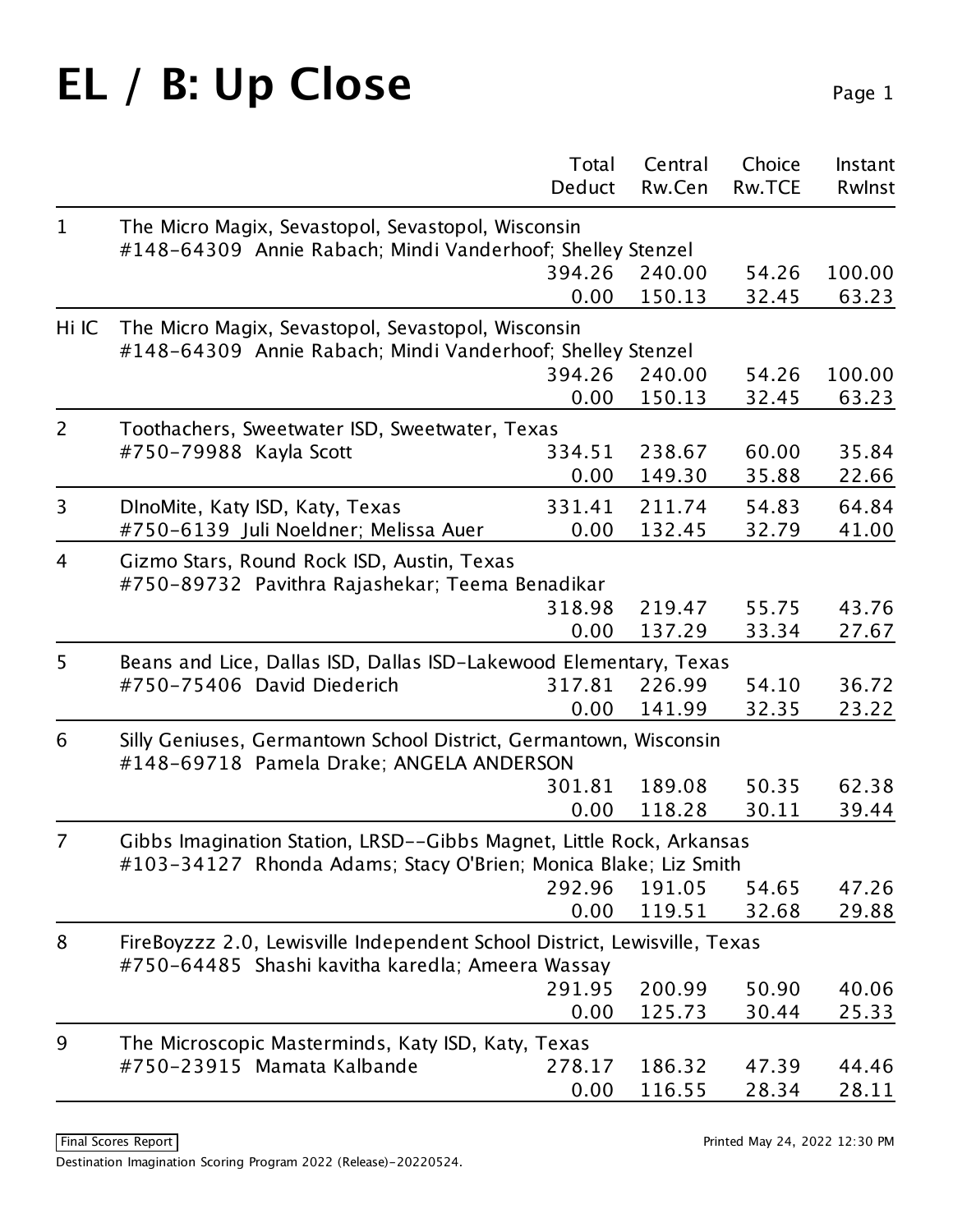# EL / B: Up Close Page 2

|    |                                                                                                                            | Total  | Central | Choice        | Instant |  |
|----|----------------------------------------------------------------------------------------------------------------------------|--------|---------|---------------|---------|--|
|    |                                                                                                                            | Deduct | Rw.Cen  | <b>Rw.TCE</b> | Rwlnst  |  |
| 10 | America's Favorite Fruit Snacks, Palisades Park, Charlotte, North Carolina                                                 |        |         |               |         |  |
|    | #127-42415 John McDonald                                                                                                   | 275.46 | 192.63  | 56.12         | 26.71   |  |
|    |                                                                                                                            | 0.00   | 120.50  | 33.56         | 16.89   |  |
| 11 | The Goal Getters, Greenbrier School District, Greenbrier, Arkansas<br>#103-83485 Jane Jaree Lynn Fisher; Justin Hall       |        |         |               |         |  |
|    |                                                                                                                            | 273.74 | 192.19  | 45.70         | 35.85   |  |
|    |                                                                                                                            | 0.00   | 120.22  | 27.33         | 22.67   |  |
| 12 | The Terrific Tonguetwisters, Westmont Elementary, Omaha, Nebraska                                                          |        |         |               |         |  |
|    | #129-42274 Vanessa Bellairs                                                                                                | 265.69 | 168.49  | 45.52         | 51.68   |  |
|    |                                                                                                                            | 0.00   | 105.40  | 27.22         | 32.68   |  |
| 13 | The Imagineers, Sheridan Elementary - 4th Grade, Lincoln, Nebraska                                                         |        |         |               |         |  |
|    | #129-57339 Kristen Cline; Emily Shelstad; maggie killeen                                                                   |        |         |               |         |  |
|    |                                                                                                                            | 248.17 | 168.65  | 53.33         | 26.19   |  |
|    |                                                                                                                            | 0.00   | 105.50  | 31.89         | 16.56   |  |
| 14 | Your Majesties, Baker Demonstration School, Wilmette, Illinois                                                             |        |         |               |         |  |
|    | #114-17761 Emily Paris                                                                                                     | 244.69 | 167.07  | 41.42         | 36.20   |  |
|    |                                                                                                                            | 0.00   | 104.51  | 24.77         | 22.89   |  |
| 15 | Creators Club, Folsom Educational Academy, Folsom, California                                                              |        |         |               |         |  |
|    | #105-49993 Shereen Ghozzy                                                                                                  | 233.49 | 162.07  | 46.99         | 24.43   |  |
|    |                                                                                                                            | 0.00   | 101.38  | 28.10         | 15.45   |  |
| 16 | Micro BIG Team, Alef Peretz, Sao Paulo, Brazil<br>#163-43525 Erika Tomaspolsky; Flavia Genu                                |        |         |               |         |  |
|    |                                                                                                                            | 219.09 | 137.85  | 43.09         | 38.15   |  |
|    |                                                                                                                            | 0.00   | 86.23   | 25.77         | 24.12   |  |
| 17 | Creative Crew, Katy ISD, Katy, Texas                                                                                       | 197.88 | 137.21  | 33.26         | 27.41   |  |
|    | #750-72230 Shilpa Khullar                                                                                                  | 0.00   | 85.83   | 19.89         | 17.33   |  |
| 18 | It's a Small World, St. Elizabeth Seton, Rapid City, South Dakota                                                          |        |         |               |         |  |
|    | #141-63444 Michele Solano                                                                                                  | 179.59 | 105.08  | 28.80         | 45.71   |  |
|    |                                                                                                                            | 0.00   | 65.73   | 17.22         | 28.90   |  |
| 19 | Huntingtown's The Electrons, Calvert County Public Schools, Prince Frederick, Marylan<br>#120-75565 WILLANETTE THOMAS-LOHR |        |         |               |         |  |
|    |                                                                                                                            | 175.63 | 120.07  | 17.27         | 38.29   |  |
|    |                                                                                                                            | 0.00   | 75.11   | 10.33         | 24.21   |  |
|    |                                                                                                                            |        |         |               |         |  |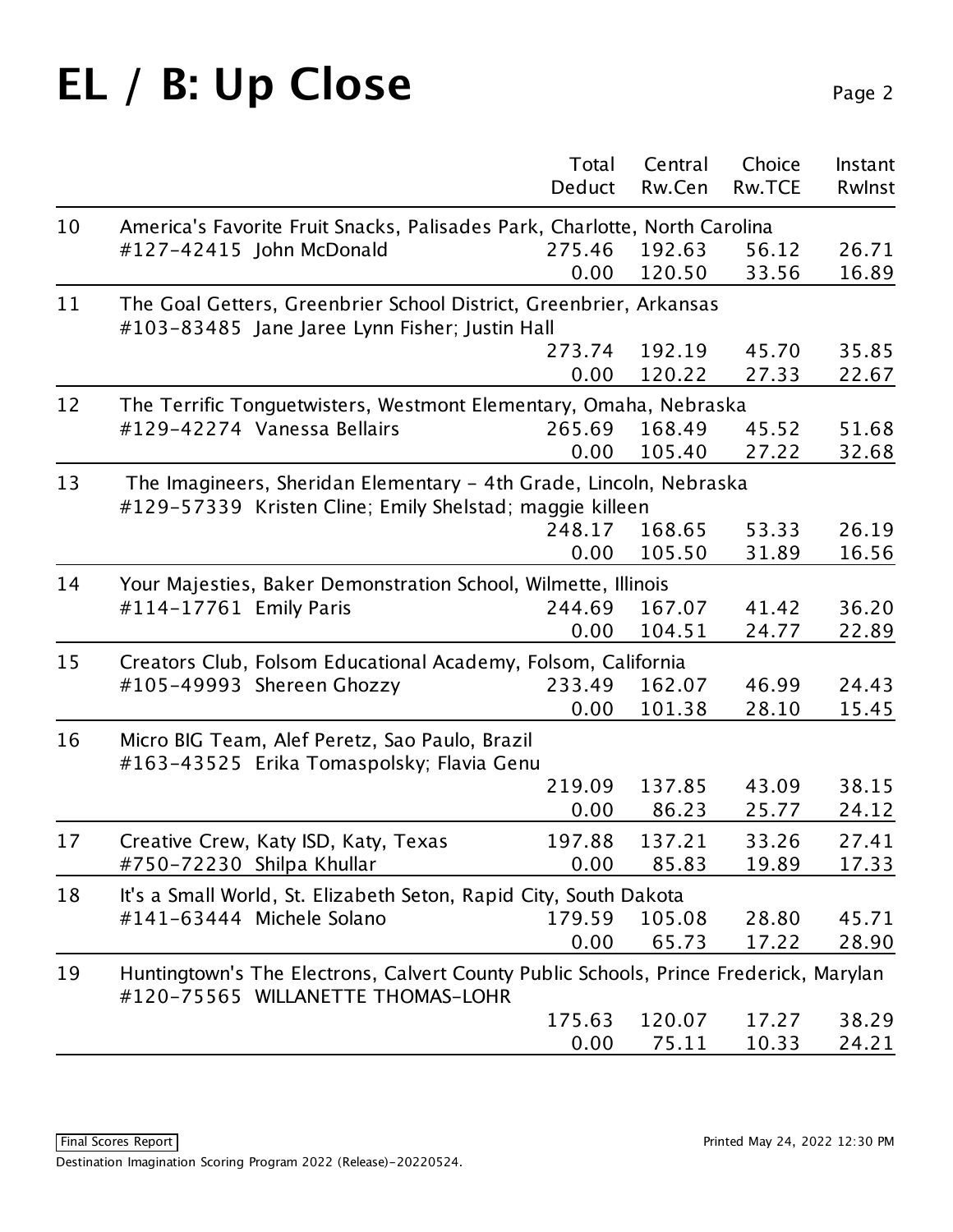#### **ML** / **B:** Up Close Page 1

|                |                                                                                                             | Total<br>Deduct | Central<br>Rw.Cen | Choice<br><b>Rw.TCE</b> | Instant<br>Rwlnst |  |  |
|----------------|-------------------------------------------------------------------------------------------------------------|-----------------|-------------------|-------------------------|-------------------|--|--|
|                |                                                                                                             |                 |                   |                         |                   |  |  |
| $\mathbf{1}$   | in all KAPS, Independent Team, Bellevue, Washington<br>#147-28854 Vatchala Renganathan; Sadhana Ramesh Babu |                 |                   |                         |                   |  |  |
|                |                                                                                                             | 349.43          | 240.00            | 60.00                   | 49.43             |  |  |
|                |                                                                                                             | 0.00            | 168.01            | 41.01                   | 42.67             |  |  |
|                |                                                                                                             |                 |                   |                         |                   |  |  |
| Hi IC          | Manimaplatycats, Minnetonka Community Ed, Minnetonka, Minnesota<br>#123-61916 Jessica Spears; Adriane Brown |                 |                   |                         |                   |  |  |
|                |                                                                                                             | 345.91          | 195.86            | 50.05                   | 100.00            |  |  |
|                |                                                                                                             | 0.00            | 137.11            | 34.21                   | 86.33             |  |  |
| $\overline{2}$ | Manimaplatycats, Minnetonka Community Ed, Minnetonka, Minnesota<br>#123-61916 Jessica Spears; Adriane Brown |                 |                   |                         |                   |  |  |
|                |                                                                                                             | 345.91          | 195.86            | 50.05                   | 100.00            |  |  |
|                |                                                                                                             | 0.00            | 137.11            | 34.21                   | 86.33             |  |  |
| 3              | The Savage Cabbages, Mercer Island School District, Mercer Island, Washington                               |                 |                   |                         |                   |  |  |
|                | #147-2770 Julie Langley; Kirsten HansenBourke                                                               |                 |                   |                         |                   |  |  |
|                |                                                                                                             | 335.92<br>0.00  | 239.36<br>167.56  | 57.56<br>39.34          | 39.00<br>33.67    |  |  |
|                |                                                                                                             |                 |                   |                         |                   |  |  |
| $\overline{4}$ | Sulphur Springs Middle School, Sulphur Springs ISD, Sulphur Springs, Texas                                  |                 |                   |                         |                   |  |  |
|                | #750-38810 Brooke Howard                                                                                    | 324.04          | 209.99            | 59.99                   | 54.06             |  |  |
|                |                                                                                                             | 0.00            | 147.00            | 41.00                   | 46.67             |  |  |
| 5              | Microbuddies, CY Middle School, Casper, Wyoming                                                             |                 |                   |                         |                   |  |  |
|                | #150-64614 Desiree Riley                                                                                    | 315.28          | 233.31            | 51.85                   | 30.12             |  |  |
|                |                                                                                                             | 0.00            | 163.33            | 35.44                   | 26.00             |  |  |
| 6              | Briscoe Middle School, Northside ISD, San Antonio, Texas                                                    |                 |                   |                         |                   |  |  |
|                | #750-34407 Pauline Cornforth; Mary Cedio; Melanie Prunier                                                   |                 |                   |                         |                   |  |  |
|                |                                                                                                             | 306.34          | 190.85            | 40.97                   | 74.52             |  |  |
|                |                                                                                                             | 0.00            | 133.60            | 28.00                   | 64.33             |  |  |
| 7              | TRAILBLAZERS, Fort Bend ISD, Sugar Land, Texas<br>#750-48217 Beena Hemkar; Himanshu Joshi; Rucha Mehta      |                 |                   |                         |                   |  |  |
|                |                                                                                                             | 304.93          | 211.97            | 53.96                   | 39.00             |  |  |
|                |                                                                                                             | 0.00            | 148.39            | 36.88                   | 33.67             |  |  |
| 8              | The Chameleon Color Busters, Fox Ridge MS, Aurora, Colorado                                                 |                 |                   |                         |                   |  |  |
|                | #106-88120 Kristine Wussow                                                                                  | 296.94          | 191.00            | 56.90                   | 49.04             |  |  |
|                |                                                                                                             | 0.00            | 133.71            | 38.89                   | 42.34             |  |  |
|                |                                                                                                             |                 |                   |                         |                   |  |  |
| 9              | The Naked Eyes, Montgomery Independent School District, Montgomery, Texas                                   | 286.34          | 194.92            | 42.77                   |                   |  |  |
|                | #750-15738 Wendy Jebousek                                                                                   |                 |                   |                         | 48.65             |  |  |
|                |                                                                                                             | 0.00            | 136.45            | 29.23                   | 42.00             |  |  |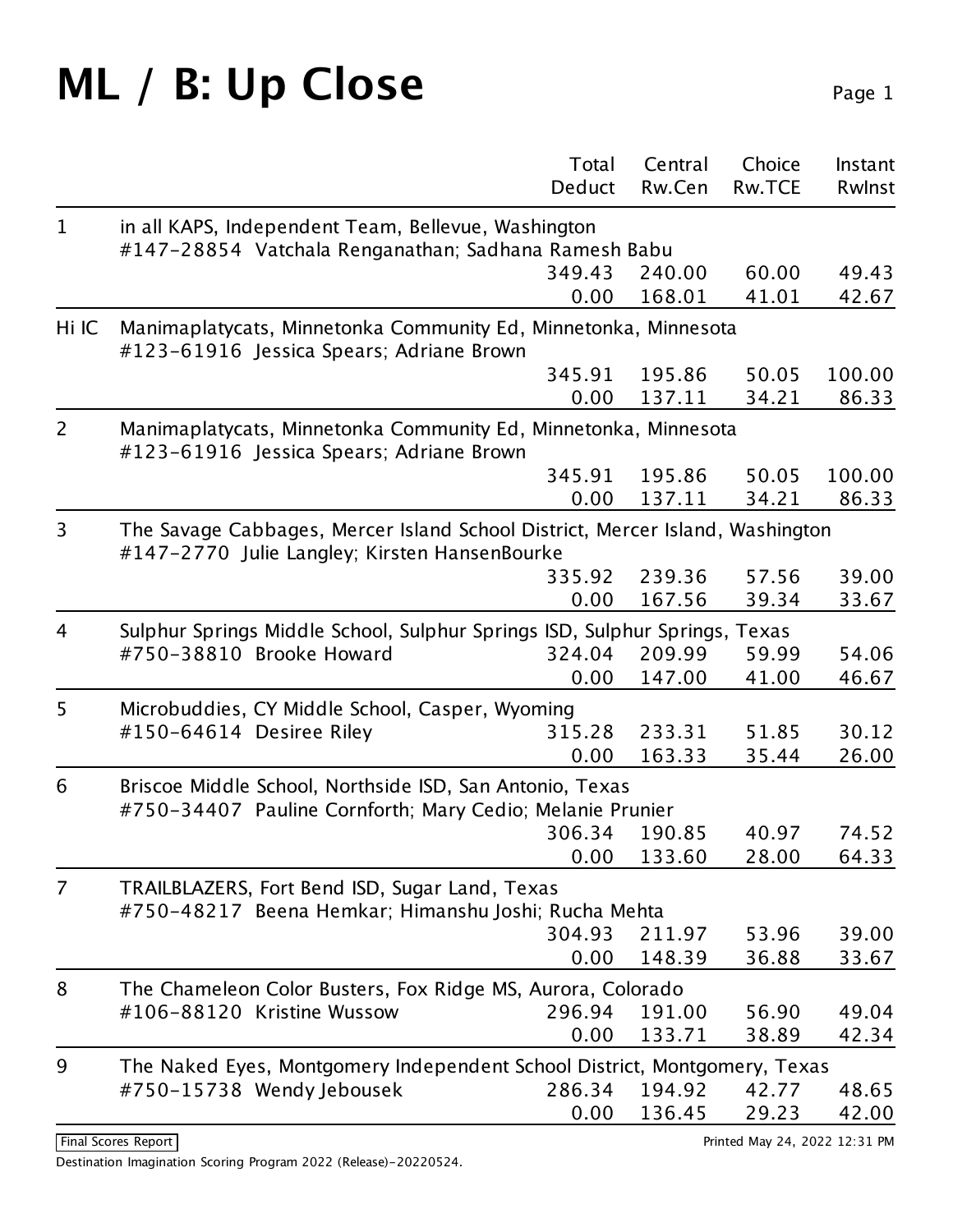#### ML / B: Up Close Page 2

|     |                                                                                                                          | Total<br>Deduct | Central<br>Rw.Cen | Choice<br>Rw.TCE | Instant<br>Rwlnst |  |
|-----|--------------------------------------------------------------------------------------------------------------------------|-----------------|-------------------|------------------|-------------------|--|
| 10  | CedarParkMS1-Plastic Breadcrumbs, Leander ISD, Leander, Texas                                                            |                 |                   |                  |                   |  |
|     | #750-25458 Shirisha Reddy                                                                                                | 283.40          | 193.00            | 47.94            | 42.46             |  |
|     |                                                                                                                          | 0.00            | 135.11            | 32.77            | 36.66             |  |
| 11  | THE "DI"rty "DI"apers, OVA/QUO VADIS HOME SCHOOLERS, Almont, Michigan                                                    |                 |                   |                  |                   |  |
|     | #122-68767 andy kozyra; Elizabeth Kozyra                                                                                 |                 |                   |                  |                   |  |
|     |                                                                                                                          | 281.52          | 157.45            | 42.60            | 81.47             |  |
|     |                                                                                                                          | 0.00            | 110.22            | 29.12            | 70.33             |  |
| 12  | The DI - N.A.'s, Midland ISD, Midland, Texas<br>#750-7645 Chrystal ANUSZKIEWICZ; Tamara Schulz                           |                 |                   |                  |                   |  |
|     |                                                                                                                          | 271.31          | 192.13            | 45.19            | 33.99             |  |
|     |                                                                                                                          | 0.00            | 134.50            | 30.89            | 29.34             |  |
| 13  | The Atomic Confetti Bombs, Corpus Christi ISD, Corpus Christi, Texas<br>#750-15452 Susanna Sowerby; Julie Thigpen        |                 |                   |                  |                   |  |
|     |                                                                                                                          | 269.75          | 190.37            | 43.09            | 36.29             |  |
|     |                                                                                                                          | 0.00            | 133.27            | 29.45            | 31.33             |  |
| 14  | Glue Gun Gals & Duct Tape Dudes, Hudson School District, Hudson, Wisconsin                                               |                 |                   |                  |                   |  |
|     | #148-66893 Jaime Isaac                                                                                                   | 265.72          | 177.36            | 52.83            | 35.53             |  |
|     |                                                                                                                          | 0.00            | 124.16            | 36.11            | 30.67             |  |
| 15  | Virus Busters, Wonder Creations, North Potomac, Maryland<br>#120-72593 Ramya Jayaraman; Subha Krishnan; Mira Subramanian |                 |                   |                  |                   |  |
|     |                                                                                                                          | 259.50          | 169.59            | 39.34            | 50.57             |  |
|     |                                                                                                                          | 0.00            | 118.72            | 26.89            | 43.66             |  |
| 16T | The Sweet Puppeteers, Coppell ISD, Coppell, Texas                                                                        |                 |                   |                  |                   |  |
|     | #750-74362 Shobhana Natarajan                                                                                            | 245.40          | 172.29            | 41.45            | 31.66             |  |
|     |                                                                                                                          | 0.00            | 120.61            | 28.33            | 27.33             |  |
| 16T | Smart Sharks, Fort Bend ISD, Sugar Land, Texas<br>#750-23440 Vedha Sampath; Venkata Ramanujam                            |                 |                   |                  |                   |  |
|     |                                                                                                                          | 245.29          | 168.95            | 45.84            | 30.50             |  |
|     |                                                                                                                          | 0.00            | 118.27            | 31.33            | 26.33             |  |
| 17  | Black & White and Read All Over?, Black River Middle School, Chester, New Jersey                                         |                 |                   |                  |                   |  |
|     | #131-29289 Laura Garrison                                                                                                | 244.38          | 145.92            | 46.32            | 52.14             |  |
|     |                                                                                                                          | 0.00            | 102.15            | 31.66            | 45.01             |  |
| 18  | Global Warning, Kennewick School District, Kennewick, Washington                                                         |                 |                   |                  |                   |  |
|     | #147-15579 Tammy Darling; Tiffany Bishop; Christina Swenson                                                              |                 |                   |                  |                   |  |
|     |                                                                                                                          | 236.39          | 147.61            | 44.39            | 44.39             |  |
|     |                                                                                                                          | 0.00            | 103.33            | 30.34            | 38.32             |  |
|     |                                                                                                                          |                 |                   |                  |                   |  |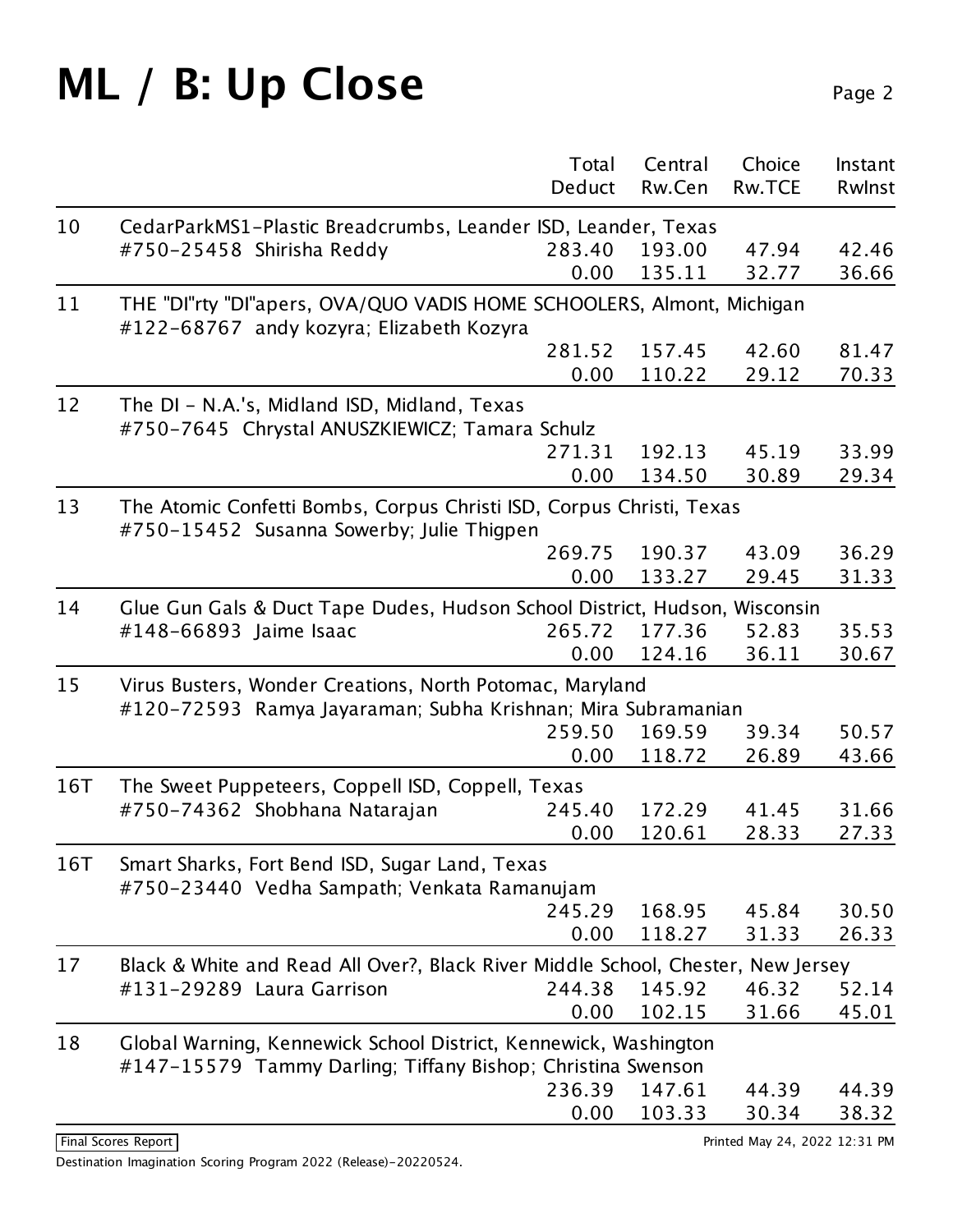#### ML / B: Up Close Page 3

|    |                                                                                                                  | Total<br>Deduct | Central<br>Rw.Cen | Choice<br><b>Rw.TCE</b> | Instant<br>Rwlnst |
|----|------------------------------------------------------------------------------------------------------------------|-----------------|-------------------|-------------------------|-------------------|
| 19 | The Hyena Vultures, Ashwaubenon DI, Ashwaubenon, Wisconsin                                                       |                 |                   |                         |                   |
|    | #148-33057 Scott Vogels                                                                                          | 233.58          | 152.78            | 36.40                   | 44.40             |
|    |                                                                                                                  | 0.00            | 106.95            | 24.88                   | 38.33             |
| 20 | The Post It Notes, TASD, Texarkana, Arkansas                                                                     |                 |                   |                         |                   |
|    | #103-791 Michelle Wilson; Liz Carter                                                                             | 229.14          | 156.02            | 43.39                   | 29.73             |
|    |                                                                                                                  | 0.00            | 109.22            | 29.66                   | 25.67             |
| 21 | Skittles, Detroit Public Schools: Clippert Academy, Detroit, Michigan<br>#122-25446 Ted Grossnickle; Tracy Ortiz |                 |                   |                         |                   |
|    |                                                                                                                  | 184.72          | 117.29            | 32.68                   | 34.75             |
|    |                                                                                                                  | 0.00            | 82.11             | 22.34                   | 30.00             |
| 22 | Estamos Unidos, Lakeland CSD, Shrub oak, New York                                                                |                 |                   |                         |                   |
|    | #134-5723 Heather Hoff                                                                                           | 159.62          | 95.38             | 24.86                   | 39.38             |
|    |                                                                                                                  | 0.00            | 66.77             | 16.99                   | 34.00             |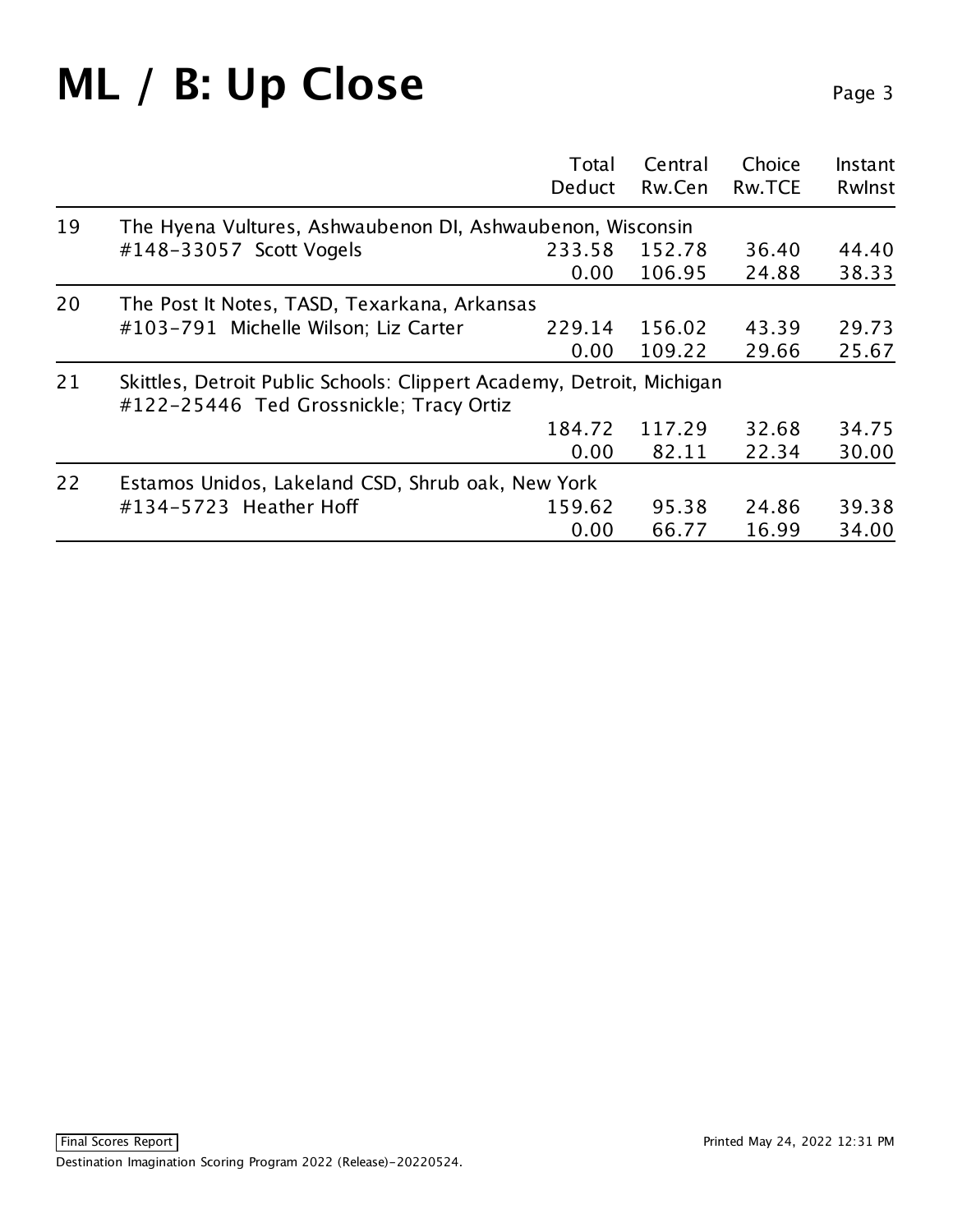## SL / B: Up Close Page 1

|                |                                                                                                                                | Total<br>Deduct                                          | Central<br>Rw.Cen | Choice<br><b>Rw.TCE</b> | Instant<br>Rwlnst |  |  |
|----------------|--------------------------------------------------------------------------------------------------------------------------------|----------------------------------------------------------|-------------------|-------------------------|-------------------|--|--|
|                |                                                                                                                                |                                                          |                   |                         |                   |  |  |
| $\mathbf{1}$   | Gigantic Teddybears, Breaking BEARriers, Dublin/Pleasanton, California<br>#105-94584 Sean Wu; Jingguo Ma; Patrick Li           |                                                          |                   |                         |                   |  |  |
|                |                                                                                                                                | 399.21                                                   | 239.21            | 60.00                   | 100.00            |  |  |
|                |                                                                                                                                | 0.00                                                     | 188.00            | 51.01                   | 96.67             |  |  |
| Hi IC          | Gigantic Teddybears, Breaking BEARriers, Dublin/Pleasanton, California<br>#105-94584 Sean Wu; Jingguo Ma; Patrick Li           |                                                          |                   |                         |                   |  |  |
|                |                                                                                                                                | 399.21                                                   | 239.21            | 60.00                   | 100.00            |  |  |
|                |                                                                                                                                | 0.00                                                     | 188.00            | 51.01                   | 96.67             |  |  |
| $\overline{2}$ | Creative Crayons, Independent, Pflugerville, Texas<br>#750-74475 Louise Howard; Daniel Howard                                  |                                                          |                   |                         |                   |  |  |
|                |                                                                                                                                | 374.96                                                   | 240.00            | 57.37                   | 77.59             |  |  |
|                |                                                                                                                                | 0.00                                                     | 188.62            | 48.77                   | 75.01             |  |  |
| 3              |                                                                                                                                | Anatidaephobia, Harvest Christian Academy, Keller, Texas |                   |                         |                   |  |  |
|                | #750-31023 Amanda Walls                                                                                                        | 350.27                                                   | 230.72            | 48.51                   | 71.04             |  |  |
|                |                                                                                                                                | 0.00                                                     | 181.33            | 41.24                   | 68.67             |  |  |
| 4              | D. Inventors, STEMZ Education, REDMOND, Washington                                                                             |                                                          |                   |                         |                   |  |  |
|                | #147-32045 Nupur Agarwal                                                                                                       | 348.64                                                   | 219.99            | 45.89                   | 82.76             |  |  |
|                |                                                                                                                                | 0.00                                                     | 172.89            | 39.01                   | 80.00             |  |  |
| 5              | sNOw Three Alike, Sturgeon Bay Schools, Sturgeon Bay, Wisconsin                                                                |                                                          |                   |                         |                   |  |  |
|                | #148-31896 Kasee Jandrin                                                                                                       | 338.56                                                   | 201.83            | 50.19                   | 86.54             |  |  |
|                |                                                                                                                                | 0.00                                                     | 158.62            | 42.67                   | 83.66             |  |  |
| 6              | The Maniacs In The Back, Elk Point-Jefferson, Elk Point, South Dakota<br>#141-79270 Christy Heckathorn; Dean Fenenga; Kim Quam |                                                          |                   |                         |                   |  |  |
|                |                                                                                                                                | 337.34                                                   | 198.91            | 49.80                   | 88.63             |  |  |
|                |                                                                                                                                | 0.00                                                     | 156.33            | 42.34                   | 85.68             |  |  |
| $\overline{7}$ | Chetallic Mickens, Wylie ISD, Abilene, Abilene, Texas<br>#750-15501 Tonya McElyea; Melissa Bulls                               |                                                          |                   |                         |                   |  |  |
|                |                                                                                                                                | 319.99                                                   | 201.42            | 50.98                   | 67.59             |  |  |
|                |                                                                                                                                | 0.00                                                     | 158.30            | 43.34                   | 65.34             |  |  |
| 8              | Murphy's Law, Hutchison School, Memphis, Tennessee<br>#142-25187 Amanda Killen; Tracey Zerwig Ford                             |                                                          |                   |                         |                   |  |  |
|                |                                                                                                                                | 315.29                                                   | 171.01            | 46.01                   | 98.27             |  |  |
|                |                                                                                                                                | 0.00                                                     | 134.40            | 39.12                   | 95.00             |  |  |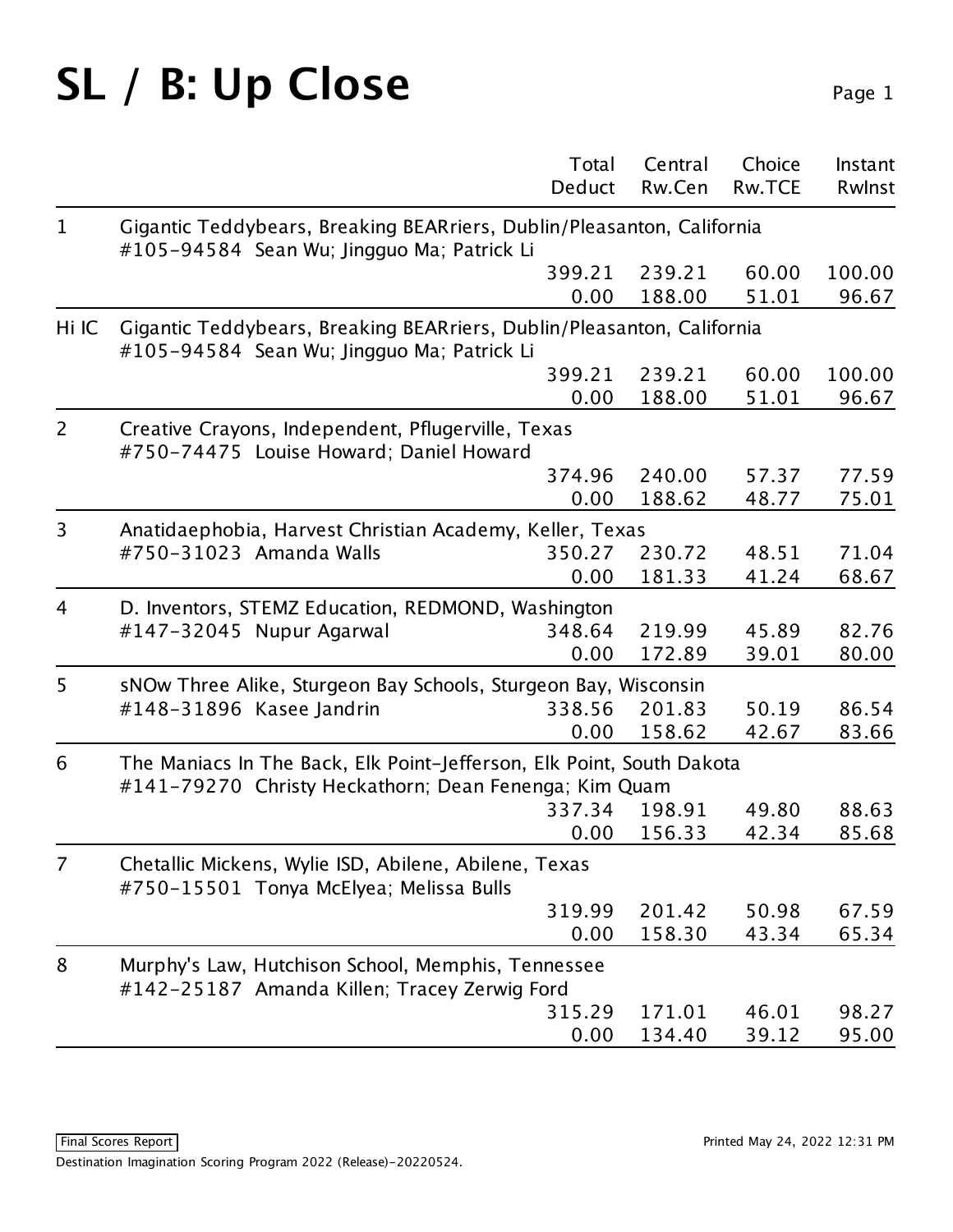# SL / B: Up Close Page 2

|     |                                                                                                                                              | Total<br>Deduct | Central<br>Rw.Cen | Choice<br><b>Rw.TCE</b> | Instant<br>Rwlnst |  |
|-----|----------------------------------------------------------------------------------------------------------------------------------------------|-----------------|-------------------|-------------------------|-------------------|--|
| 9T  | Serendipitous Spoingi, Centerville City Schools, Centerville, Ohio<br>#135-27187 Deborah Nelson; Morgan Lehman                               |                 |                   |                         |                   |  |
|     |                                                                                                                                              | 293.52          | 181.90            | 36.46                   | 75.16             |  |
|     |                                                                                                                                              | 0.00            | 142.96            | 31.00                   | 72.66             |  |
| 9T  | Bread Bros., Mercer Island School District, Mercer Island, Washington                                                                        |                 |                   |                         |                   |  |
|     | #147-19978 Julie Langley; Brian Langley                                                                                                      | 292.86          | 176.02            | 44.43                   | 72.41             |  |
|     |                                                                                                                                              | 0.00            | 138.34            | 37.77                   | 70.00             |  |
| 10  | CODE BLACK, Brownsville ISD, Brownsville, Texas<br>#750-30897 Juliana Topete; Freddy Martinez                                                |                 |                   |                         |                   |  |
|     |                                                                                                                                              | 291.27          | 167.69            | 38.40                   | 85.18             |  |
|     |                                                                                                                                              | 0.00            | 131.79            | 32.65                   | 82.34             |  |
| 11  | Team Name Team Number, Hudson School District, Hudson, Wisconsin<br>#148-35112 Liz Malanaphy; Leif Halverson                                 |                 |                   |                         |                   |  |
|     |                                                                                                                                              | 285.40          | 160.60            | 42.74                   | 82.06             |  |
|     |                                                                                                                                              | 0.00            | 126.22            | 36.34                   | 79.33             |  |
| 12  | Burges High School, El Paso ISD, El Paso, Texas<br>#750-55860 Dawn Maloney; James Towle                                                      |                 |                   |                         |                   |  |
|     |                                                                                                                                              | 280.11          | 152.89            | 43.77                   | 83.45             |  |
|     |                                                                                                                                              | 0.00            | 120.16            | 37.21                   | 80.67             |  |
| 13T | The Mighty Chondrias, Lubbock ISD, Lubbock, Texas                                                                                            |                 |                   |                         |                   |  |
|     | #750-56926 Kim Turner                                                                                                                        | 276.57          | 172.97            | 30.84                   | 72.76             |  |
|     |                                                                                                                                              | 0.00            | 135.94            | 26.22                   | 70.34             |  |
| 13T | Henckel and the 1st Borns, St Michaels High School, St Michaels, Maryland                                                                    |                 |                   |                         |                   |  |
|     | #120-59067 Amy Anderson; Kathryn Fox                                                                                                         | 276.17          | 162.10            | 34.77                   | 79.30             |  |
|     |                                                                                                                                              | 0.00            | 127.40            | 29.56                   | 76.66             |  |
| 14  | [Untitled], Elizabeth High School, Elizabeth, New Jersey<br>#131-9448 Louis Sobo; Olivia Perez; David Trachtman                              |                 |                   |                         |                   |  |
|     |                                                                                                                                              | 274.07          | 162.23            | 44.94                   | 66.90             |  |
|     |                                                                                                                                              | 0.00            | 127.50            | 38.21                   | 64.67             |  |
| 15T | Anti Argle-Bargle, Windemere Ranch MS/Quarry Lane, San Ramon, California<br>#105-99096 Latha Amilineni; Rama Sita Paladugu; Srilakshmi Maram |                 |                   |                         |                   |  |
|     |                                                                                                                                              | 260.98          | 159.36            | 29.55                   | 72.07             |  |
|     |                                                                                                                                              | 0.00            | 125.24            | 25.12                   | 69.67             |  |
| 15T | Drum Roll Please!!!, Talawanda School District, Oxford, Ohio                                                                                 |                 |                   |                         |                   |  |
|     | #135-83599 Bill Greene; Beth Fryer                                                                                                           | 260.62          | 152.27            | 34.90                   | 73.45             |  |
|     |                                                                                                                                              | 0.00            | 119.67            | 29.67                   | 71.00             |  |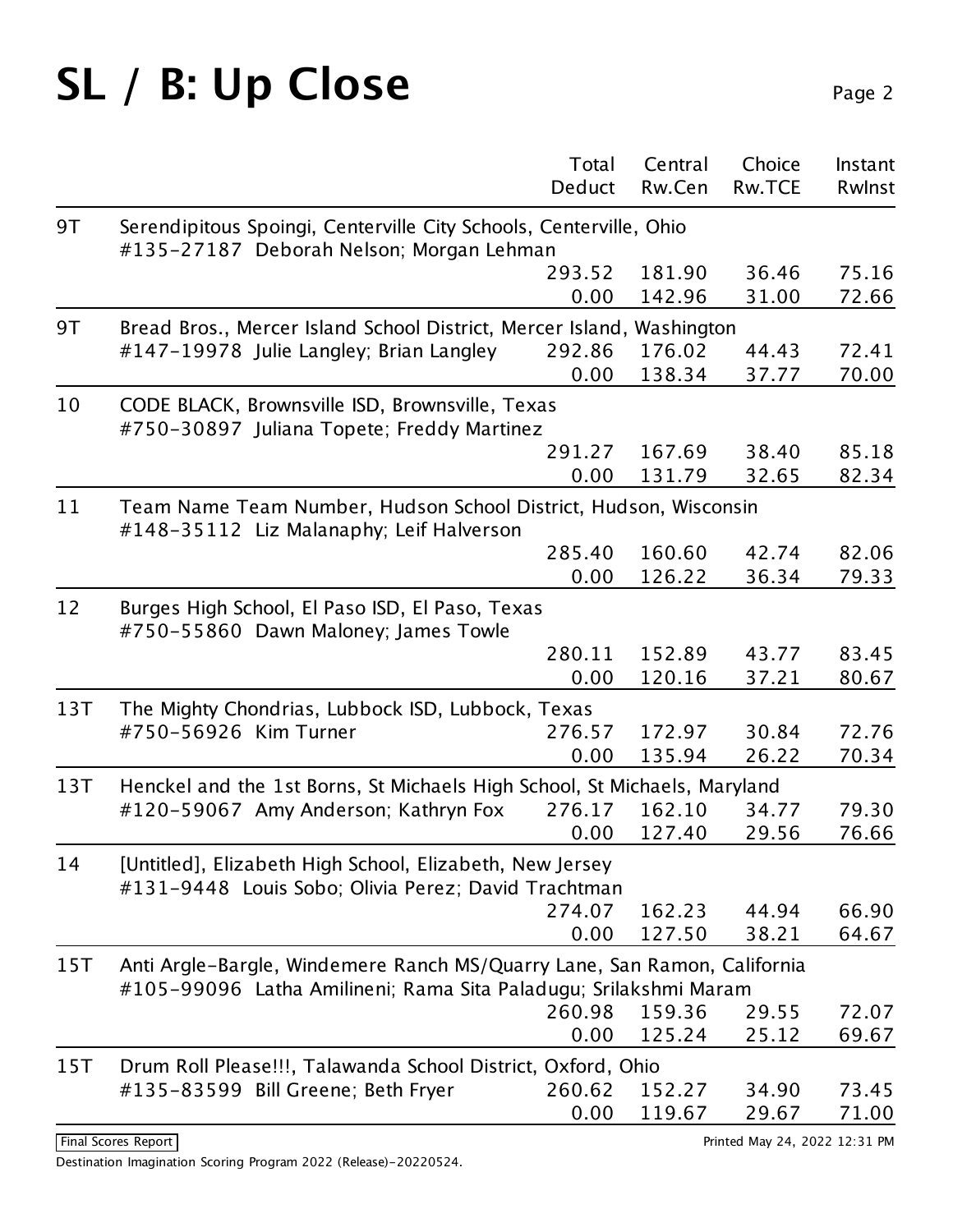# SL / B: Up Close Page 3

|    |                                                                                                | Total<br>Deduct | Central<br>Rw.Cen | Choice<br><b>Rw.TCE</b> | Instant<br>Rwinst |  |  |  |
|----|------------------------------------------------------------------------------------------------|-----------------|-------------------|-------------------------|-------------------|--|--|--|
| 16 | juBELIEVERS, Jubilee Academies, Brownsville, Texas                                             |                 |                   |                         |                   |  |  |  |
|    | #750-10456 Maria Lozano                                                                        | 258.82          | 132.53            | 33.19                   | 93.10             |  |  |  |
|    |                                                                                                | 0.00            | 104.16            | 28.22                   | 90.00             |  |  |  |
| 17 | Lady Lions, Leadership Prep School, Frisco, Texas<br>#750-69442 Susie Blankenship; Jen Whitson |                 |                   |                         |                   |  |  |  |
|    |                                                                                                | 255.35          | 149.58            | 23.00                   | 82.77             |  |  |  |
|    |                                                                                                | 0.00            | 117.56            | 19.55                   | 80.01             |  |  |  |
| 18 | Garfield, Conroe ISD, The Woodlands-AST, Texas                                                 |                 |                   |                         |                   |  |  |  |
|    | #750-50450 Lyubov Priser                                                                       | 246.85          | 144.49            | 36.85                   | 65.51             |  |  |  |
|    |                                                                                                | 0.00            | 113.56            | 31.33                   | 63.33             |  |  |  |
| 19 | Purple Mondays, Klein ISD, Klein Oak High School, Texas                                        |                 |                   |                         |                   |  |  |  |
|    | #750-91857 Gordon See; KRISTINE MUNGER; Angel James                                            |                 |                   |                         |                   |  |  |  |
|    |                                                                                                | 244.38          | 130.92            | 40.00                   | 73.46             |  |  |  |
|    |                                                                                                | 0.00            | 102.89            | 34.01                   | 71.01             |  |  |  |
| 20 | Soofy Gillies, Nashoba DI, Stow, Massachusetts                                                 |                 |                   |                         |                   |  |  |  |
|    | #119-80655 Elizabeth Foley                                                                     | 237.25          | 145.77            | 26.65                   | 64.83             |  |  |  |
|    |                                                                                                | 0.00            | 114.56            | 22.66                   | 62.67             |  |  |  |
| 21 | Salt 'n Peppa, Dallas ISD, Dallas, Texas                                                       |                 |                   |                         |                   |  |  |  |
|    | #750-59154 Jasmine E Kim; Mark Anthony Deleon Hernandez                                        |                 |                   |                         |                   |  |  |  |
|    |                                                                                                | 218.48          | 113.09            | 28.49                   | 76.90             |  |  |  |
|    |                                                                                                | 0.00            | 88.88             | 24.22                   | 74.34             |  |  |  |